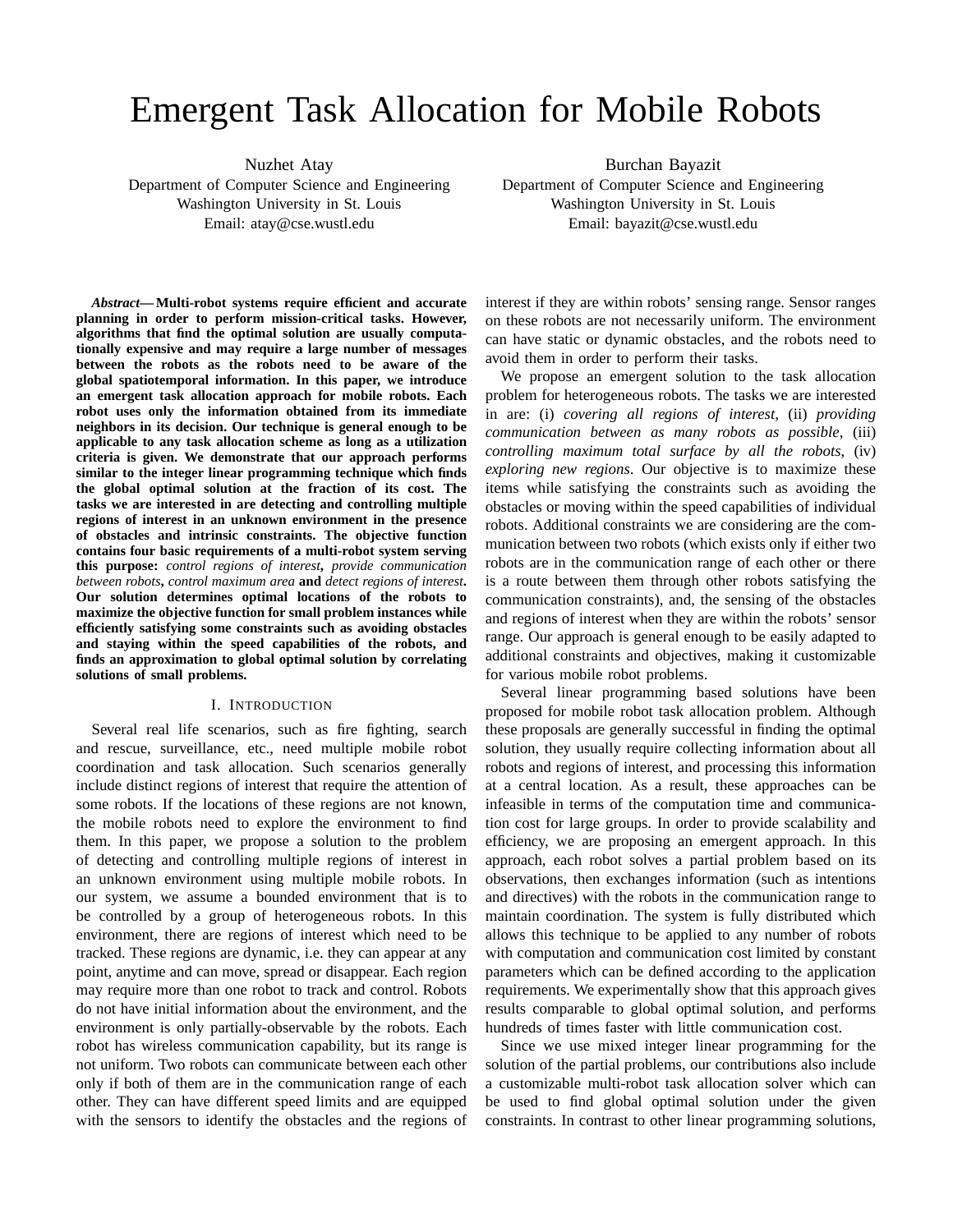we also present an efficient way to check obstacle collisions.

While we are concentrated on the mobile robots, our solution is applicable to other distributed task allocation problem as long as a function to evaluate the goodness of the solution is defined. The technical report version of this paper that includes the details of the mixed integer linear programming solution with the description of constraints and variables, as well as some proofs including the convergence of our approach to the global solution, extensions that show the flexibility of the approach, and a larger set of experiments on different environments can be found at [1].

The rest of the paper is organized as follows. The next section gives a summary of the related research and brief comparison to our approach when it is applicable. Section III gives the problem definition. Section IV describes our mixed integer linear programming solution, and Section V explains the emergent behavior task allocation approach. We present simulation results in Section VI and Section VII concludes our paper.

#### II. RELATED WORK

Multi-robot task allocation has been studied extensively because of the importance of application areas. One quite popular approach to this problem is utilizing negotiation or auction based mechanisms. In this approach, each distributed agent computes a cost for completing a task, and broadcasts the bid for that task. Auctioneer agent decides the best available bid, and winning bidder attempts to perform this task. Following the contract-net protocol [2], several variations of this method has been proposed [3]–[7]. Another important approach is using behavior based architecture. ALLIANCE [8] is a behavior-based architecture where robots use motivational behaviors such as robot impatience and robot acquiescence. These behaviors motivate robots to perform tasks that cannot be done by other robots, and give up the tasks they cannot perform efficiently. BLE [9] is another behavior-based architecture which uses continuous monitoring of tasks among robots and best fit robot is assigned to each task. A detailed analysis and comparison of these methods can be found at [10], [11]. These methods propose distributed algorithms where resource allocation is an approximation to the global optimum. The main difference between these methods and our approach is that we are using a formulation that can provide global optimum solution when information propagation is not limited. However, instead of finding the global optimal solution using all the information which has high computation and communication cost, we distribute computation and information processing among robots and reach an approximation to the global optimal solution through iteration.

Task allocation problem is also studied in the context of cooperation of Unmanned Aerial Vehicles (UAVs). Several methods are proposed for search and attack missions of UAVs [12]–[20]. Our method is similar to the methods proposed in [13], [14], [17], [20], since these methods are also using mixed-integer linear programming task allocation. However, in these papers, the problem is defined as minimizing mission completion time while UAVs visiting predetermined waypoints and avoiding no-fly zones. The solution to this problem is formulated as finding all possible combinations of task allocations, and choosing the best combination. This definition of task allocation is actually quite different than our problem definition. Our aim is to explore environment, find regions of interest, and assign tasks optimally obeying the constraints imposed at that moment. In other words, we are finding a solution in real-time, instead of finding an initial plan and executing it.

## III. PROBLEM DEFINITION

In our problem definition, there are regions of interest we want robots to explore and cover. In the rest of the paper, we will call these regions "targets". Since larger areas can be represented with multiple points, without loss of generality, we assume targets are represented as points in planar space. A target is assumed to be covered if there are enough robots that have the target in their sensing range. The number of robots required to cover a target varies for each target. We assume the future locations of known targets after a time period can be predicted. Our primary purpose is to find locations of robots in order to cover as many targets as possible using the estimated locations of targets. While covering all the targets, it is also desirable to provide communication between as many robots as possible because this will allow robots to exchange the information about the environment and the targets. In a centralized approach, this also leads to a better solution since the solver will be aware of more information. It is also preferable that robots need to cover as much area as possible in addition to covering targets to increase the chances of detecting other undiscovered targets. Similarly, in order to discover new targets and avoid waiting at the same location when no targets are being tracked, the robots are expected to explore new regions.

We define the state of the system as current locations of targets, number of robots needed to cover a target, current positions of the robots, positions of the obstacles, previously explored regions, and each robot's speed, communication range and sensing range. The output of our algorithm is the optimal locations of the robots for the next state of the system after a brief period of time. Please note that, we assume we can predict the location of the targets at the next step. There are approaches for motion prediction that can be used for this purpose [21]. We also assume that there are no sensor or odometry errors, however, implementation of our method on real robots can introduce these errors. The method we are planning to utilize for handling noisy measurements, sensor errors and mechanical errors like slippage or odometry errors takes advantage of communication among nearby robots. We believe our approach promotes robots to stay in the contact as much as possible and make it possible to share as much sensor information as possible.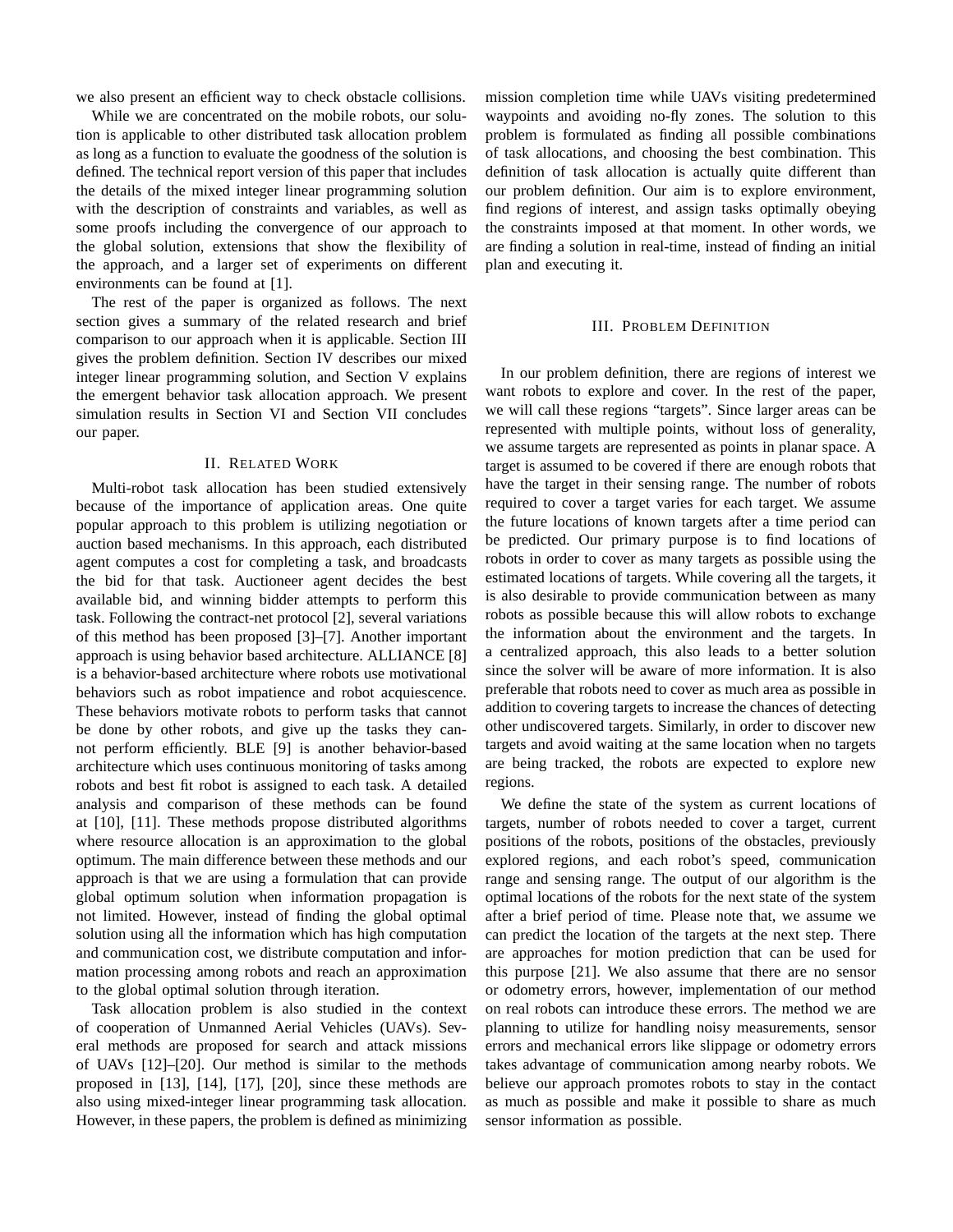

Fig. 1. SR stands for sensing range, and CR stands for communication range (a) A target is covered when it is in sensing range of some robots, where number of robots is determined according to the requirements of the target. Robots  $R_1$  and  $R_2$  cover  $T_1$ , while  $R_3$  covers  $T_3$ .  $T_2$  is not covered. (b) Two robots can communicate if both robots are in communication range of each other.  $R_2$  can communicate with  $R_1$  and  $R_3$ , and works as a hub between  $R_1$  and  $R_3$  which cannot communicate directly. (c) Maximum area coverage is obtained if sensing range of robots do not overlap. In the figure, sensing regions of robots barely touch each other (d) Robots mark regions they explored before, and move towards unexplored regions.  $R_1$  and  $R_2$  move upward toward unexplored region after marking dark (blue) region as explored

# IV. MIXED INTEGER LINEAR PROGRAMMING FOR TASK ALLOCATION

Although our main contribution is the emergent task allocation, we first would like to show how a centralized approach can be utilized to find the optimal placement of robots after a defined time period. In the next section, we will show how individual robots can use the same approach to solve their partial problems to achieve emergent task allocation.

Our centralized approach utilizes a mixed integer linear program. Either a designated robot runs the solver or each robot in a group executes the same solver with the same data to find its placement. A group consists of the robots that are in the communication range of each other, hence states and observations of all the robots are known to the solver(s). If there are multiple groups of robots that cannot communicate with each other, each group will have its own task allocation based on its world view. If two groups merge, they can share their knowledge. The program runs periodically to find the best placements for each robot. It also runs if a new event happens, such as the discovery of an obstacle or a target. The linear program should satisfy some constraints: (i) an evaluated location is not acceptable if the robot cannot reach there either because of its speed limits or because of an obstacle, (ii) two robots cannot communicate if one of them is outside the communication range of the other, (iii) an obstacle or target is detectable only if it is within the sensing range of the robot. Our goal is then to maximize the number of targets tracked, the number of robots that can communicate with each other, the area of the environment covered by the robot sensors, and the area of the environment that was explored. In the next subsections, we will first discuss different objective functions and constraints, then we will show our overall optimization criterion and we will discuss the complexity. We give only the overview of the linear program because of space limitations, but detailed formulations and explanations can be found in the technical report version [1].

## *A. Obstacle Avoidance*

In our system, we assume there are only rectangular shaped obstacles for the sake of simplicity of defining linear equations. However, more general shaped obstacles can be represented

as rectangular meshes. When considering obstacles, we are not finding a path to avoid them, but we are finding whether or not it is possible to avoid them with the robot speed and timestep as the constraints. As it is mentioned before, output of the linear program is the final positions of the robots. When computing these positions, we utilize Manhattan paths to identify if there is a way for a robot to avoid an obstacle. As long as there is a Manhattan path that bypasses the obstacle and has a length that is possible for the robot to traverse under the given speed constraints, we consider the final position of the robot as a feasible configuration. Otherwise, that configuration is eliminated. Once a position is selected, more advanced navigation algorithms can be utilized to find more efficient paths. The alternative approach, i.e., finding exact path, requires finding intermediate states of the system at a fine resolution which increases complexity drastically. Please note that we are not aware of any other linear programming approach that addresses navigation problem.

## *B. Target Coverage*

A target can be considered covered only if the number of robots following it is greater than or equal to its coverage requirement.  $\frac{1}{1}$  A robot can sense and control a target only if its sensing range is greater than or equal to the distance between itself and the target. A sample organization of the robots and targets is shown in Fig. 1(a).  $R_1$  and  $R_2$  are covering target  $T_1$  and  $R_3$  is covering  $T_3$  while  $T_2$  is not covered by any of the robots.

#### *C. Communication*

Each robot has a communication range. A robot can have a duplex communication link to another robot only if each robot is in the communication range of the other one. However, robots can communicate between each other with the help of other robots. So, if two robots cannot directly communicate with each other, but they share a common robot both of which can communicate, we assume that they can communicate. In other words, transitive links are allowed in the system. It

<sup>&</sup>lt;sup>1</sup>Please see the technical report [1] for the proof that our optimization criterion results in continuous target coverage of all targets, if this optimization has highest priority.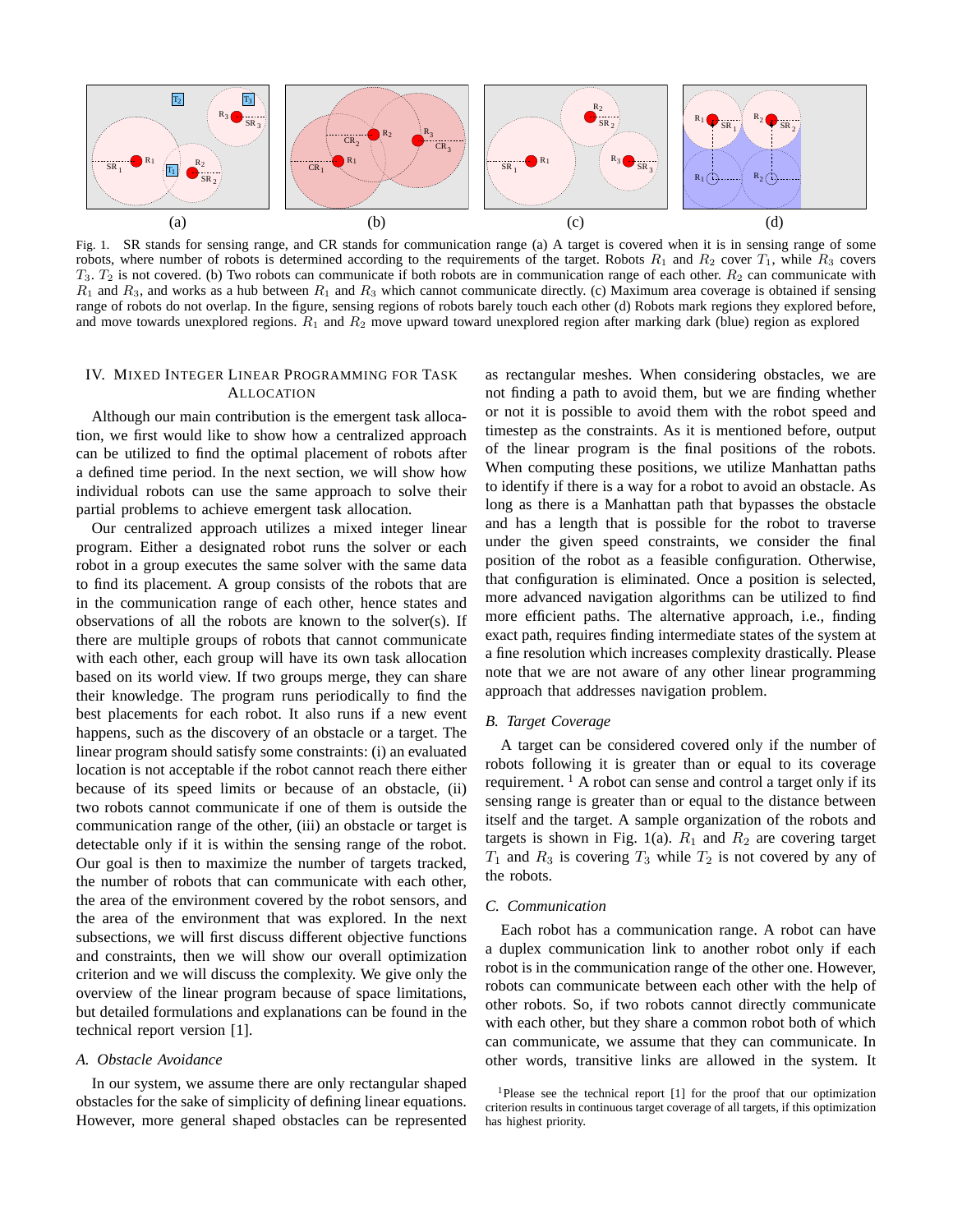should be noted that this condition implies communication between robots with the help of multiple intermediate robots, i.e. one or more robots can participate in a transitive link between two robots. A communication pattern of the robots is shown in Fig. 1(b).  $R_2$  can communicate with both  $R_1$  and  $R_3$ .  $R_1$  and  $R_3$  do not have a direct communication link, but they can communicate with the help of  $R_2$ .

## *D. Area Coverage*

Robots have limited and constant sensing range, so the only way to maximize area coverage is by preventing the overlap of sensing ranges of robots. An ideal area coverage for the robots is represented in Fig. 1(c), where robots have no overlapping sensing range.

#### *E. Exploration*

In order to explore the environment, robots need to know places they have visited recently. We store this information as rectangular regions defining explored areas. Then the linear program tries to move robots into unexplored regions by checking the final position of the robots. So, the program gives a final position not located in an explored region.  $2 \text{ A sample}$ exploration scenario is shown in Fig. 1(d). Dark (blue) region is explored in the first step, so robots try to locate themselves outside of the explored area.



Fig. 2. An example distribution of robots providing optimum target coverage, communication and area coverage. Robot  $R_1$  covers target  $T_1$  and  $R_2$  covers target  $T_2$ .  $R_3$  is located to provide communication between them, and its sensing range does not overlap with others. Dark colored circles represent communication range, light colored circles represent sensing range.

#### *F. Optimization Criterion*

Optimization criterion consists of four components, *target coverage*, *communication between robots*, *area covered by the robots* and *the number of robots located in unexplored regions.*

Target Coverage: We utilize the number of targets that are covered, i.e.,

$$
T = \sum_{j=1}^{n} coverage_j \tag{1}
$$

where *n*=number of targets, *coverage<sub>i</sub>* is 1 when the number of robots that are covering  $target_j$  is greater than or equal to the minimum requirement for that target, 0 otherwise.

Communication: We utilize the number of pairs of robots that can communicate with each other, i.e.,

$$
C = \sum_{i=1}^{n} \sum_{j=1}^{n} communication_{ij}
$$
 (2)

where *n*=number of robots, *communication*<sub>ij</sub> is 1 when robots  $i$  and  $j$  are within their communication range or they can communicate with the help of other robots, 0 otherwise.

Area Coverage: We utilize the number of pairs of robots whose sensor ranges do not intersect, i.e.,

$$
A = \sum_{i=1}^{n} \sum_{j=1}^{n} area_{ij}
$$
 (3)

where n=number of robots,  $area_{ij}$  is 1 when robots i and j cover non-overlapping regions, 0 otherwise.

Exploration: We utilize the number of robots in unexplored regions, i.e.,

$$
E = \sum_{i=1}^{n} \sum_{j=1}^{m} \expioration_{ij}
$$
 (4)

where n=number of robots, m=number of explored regions,  $exploration_{ij}$  is 1 if the robot i is not in the explored region  $j$ , 0 otherwise.

Optimization Criterion: Our objective function is weighted sum of the above components.

$$
maximize \ \alpha T + \beta C + \gamma A + \delta E \tag{5}
$$

where  $\alpha$ ,  $\beta$ ,  $\gamma$ , and  $\delta$  are constants defining priorities.

Figure 2 represents an optimal distribution of robots according to this optimization criterion. Robots arrange themselves so that they cover all targets, provide communication between each other, and cover as much area as possible.

## *G. Complexity*

Our formulation results in a mixed-integer linear program, which is NP-Hard in the number of binary variables, so complexity of our program is dominated by the number of binary variables. Definitions and properties of binary variables can be found at the technical report [1]. For a problem with  $n$  targets,  $m$  robots,  $p$  obstacles and  $q$  explored regions, there are  $n + nm + 2nn + 5mq + 4mp$  binary variables. So, the complexity can be stated as  $O(n + nm + n^2 + mq + mp)$ .

## V. EMERGENT TASK ALLOCATION

As we have mentioned in the previous section, finding the optimal solution is an NP-Hard problem. While it may be possible to solve simple problems with on-board processors, finding solution for larger networks is very expensive even for a more powerful central server (because of both the cost of computation and the number of messages). In order to overcome this problem, we propose a distributed approach where each robot in the network finds a local solution based on the information from the vicinity of the robot. This approach utilizes the mixed integer linear program we described in Section IV. The local vicinity of the robot contains the region covered by

 $2P$ lease see the technical report [1] for the proof that given sufficient number of robots for communication and target tracking, our algorithm will result in the exploration of the all environment.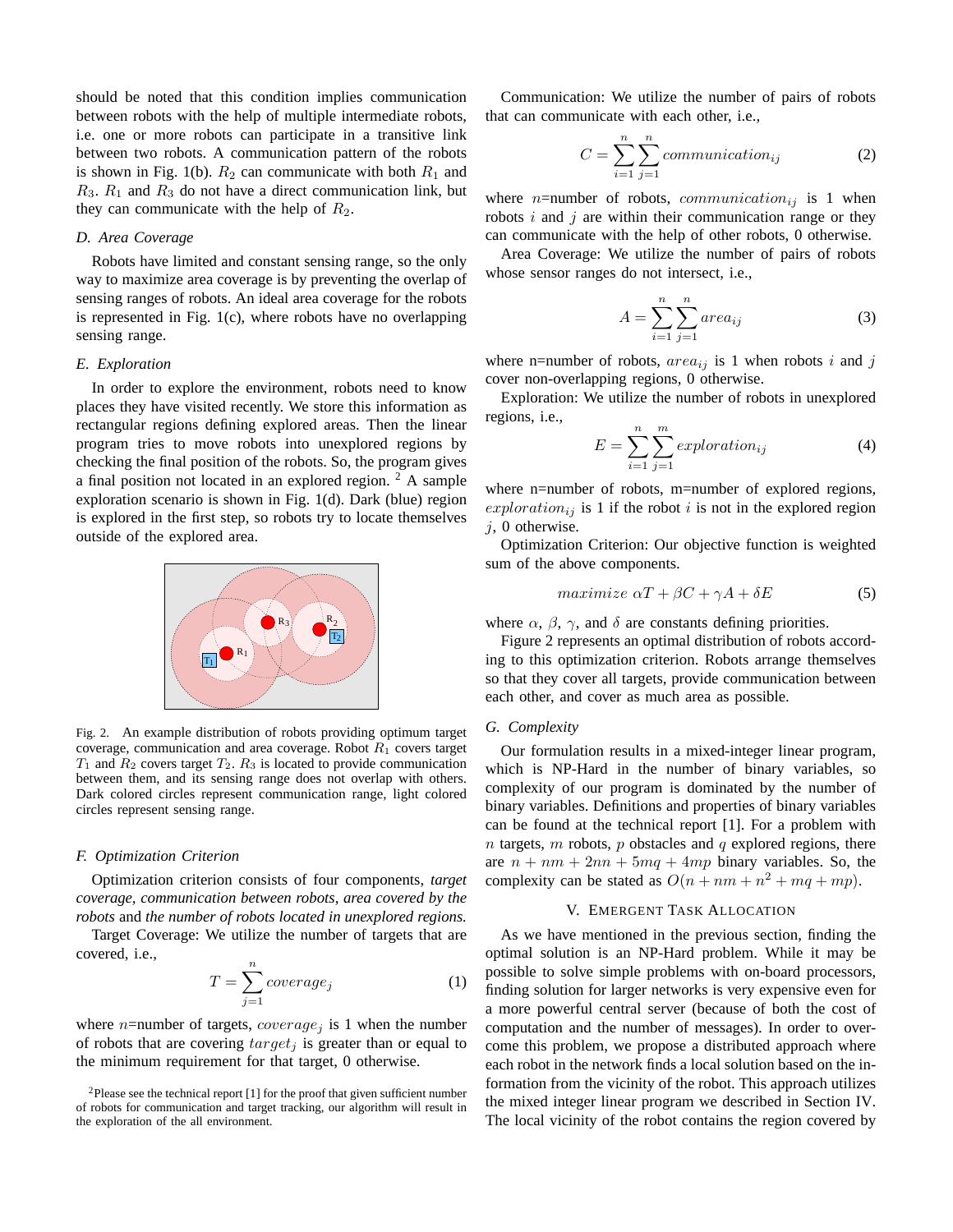

Fig. 3. Information exchange for emergent task allocation: (a) Intentions, (b) Directives, (c) Intentions and Directives, (d) Intentions, Directives and Target Assignment. The dashed-circles connected to the neighboring robots  $R_{k,l,m,n}$  represent their intentions, the dashedcircles connected to the  $R_i$  represent the directives to that robot by its neighbors.

the robot and its first-degree neighbors (1-hop away). Each robot uses the information about targets and obstacles that can be sensed by the robot itself and 1-hop neighbor robots in its computation. In order to increase efficiency, we further restrict the vicinity to k-closest robots if the number of 1-hop neighbors is large. While this segmentation of the problem makes the individual problems solvable by the mobile robots, each robot is concentrated on its own problem which is usually different than those of neighboring robots. As a result, its solution may be different from another robot's solution. In order to provide coordination between the neighboring robots, the robots exchange information among the neighbors (mainly contains intentions and/or directives) and update their local solutions based on this information. This exchange makes the solution of emergent task allocation comparable to that of centralized approach. Algorithm 1 summarizes this approach.

| <b>Algorithm 1</b> Coordination (robot i)       |  |
|-------------------------------------------------|--|
| 1: Find a solution with local information       |  |
| 2: for all k-closest 1-hop neighbor $i$ do      |  |
| 3: Send solution information to $i$             |  |
| 4: Receive solution information from $i$        |  |
| $5:$ end for                                    |  |
| 6: Update solution according to new information |  |
| 7: return $position(i)$                         |  |

Although it is possible to iterate through lines  $2 - 6$ several times, i.e., continuously updating the solution until it converges, we are interested in only a single exchange for efficiency purposes. In the technical report [1], we show that as the number of iterations increases, the solution converges to the global optimum. Similarly, if there is sufficient computational power on individual robots, the size of neighborhood can be increased to include the robots that are more hops away for obtaining better solution.

The information exchange between the robots could range from single position information which may require a single message between the robots to all the state information which may require multiple messages. We have selected the following methods for the information exchange:

#### *A. Intentions*

In the most simple approach, after finding a position that maximizes its utility (based on the current sensor information and neighbor information), each robot sends this location to its neighbors as its intended location. When a robot gets intentions from all neighbors, it assumes that these locations are final, and computes its own location that would maximize the utility. Note that, we still use the algorithm of Section IV, however, other robots' positions now become constraints of the system. Figure  $3(a)$  represents this approach for robot i.

## *B. Directives*

In the second approach, each robot computes a location for its neighbor, and sends this location to the neighbor as a directive. When a robot gets location information from all neighbors, it uses the list of locations as the potential locations, and finds the one that gives the highest value of the objective function using the linear program. The information transferred for robot i is shown in Figure  $3(b)$ .

## *C. Intentions and Directives*

In the third approach, each robot computes optimal locations of itself and its neighbors, and sends these locations to the neighbors. When a robot gets these locations, for each potential location given by the neighbors, it evaluates the utility of that directive based on the intended locations of all neighbors. The directive that gives the highest value of the objective function is selected as the next location for that robot. This is represented in Figure  $3(c)$  for robot i.

## *D. Intentions, Directives and Target Assignment Information*

The last approach is similar to the third approach, but in addition to the information about locations, target assignment information is also sent to the neighbors. Target assignment states whether or not a robot is assigned to cover a target. This information can be used in different ways, but we use this so that no two robots try to cover the same target, unless that target needs to be covered by more than one robot. This approach provides better exploration and better area coverage, as robots can ignore a target and spread out when the target is covered by another robot. Figure 3(d) represents this approach for robot i.

## *E. Comparison to Centralized Global Optimization*

Global optimization through centralized computation requires all information about the environment to be collected at one location. Assuming the central server is physically located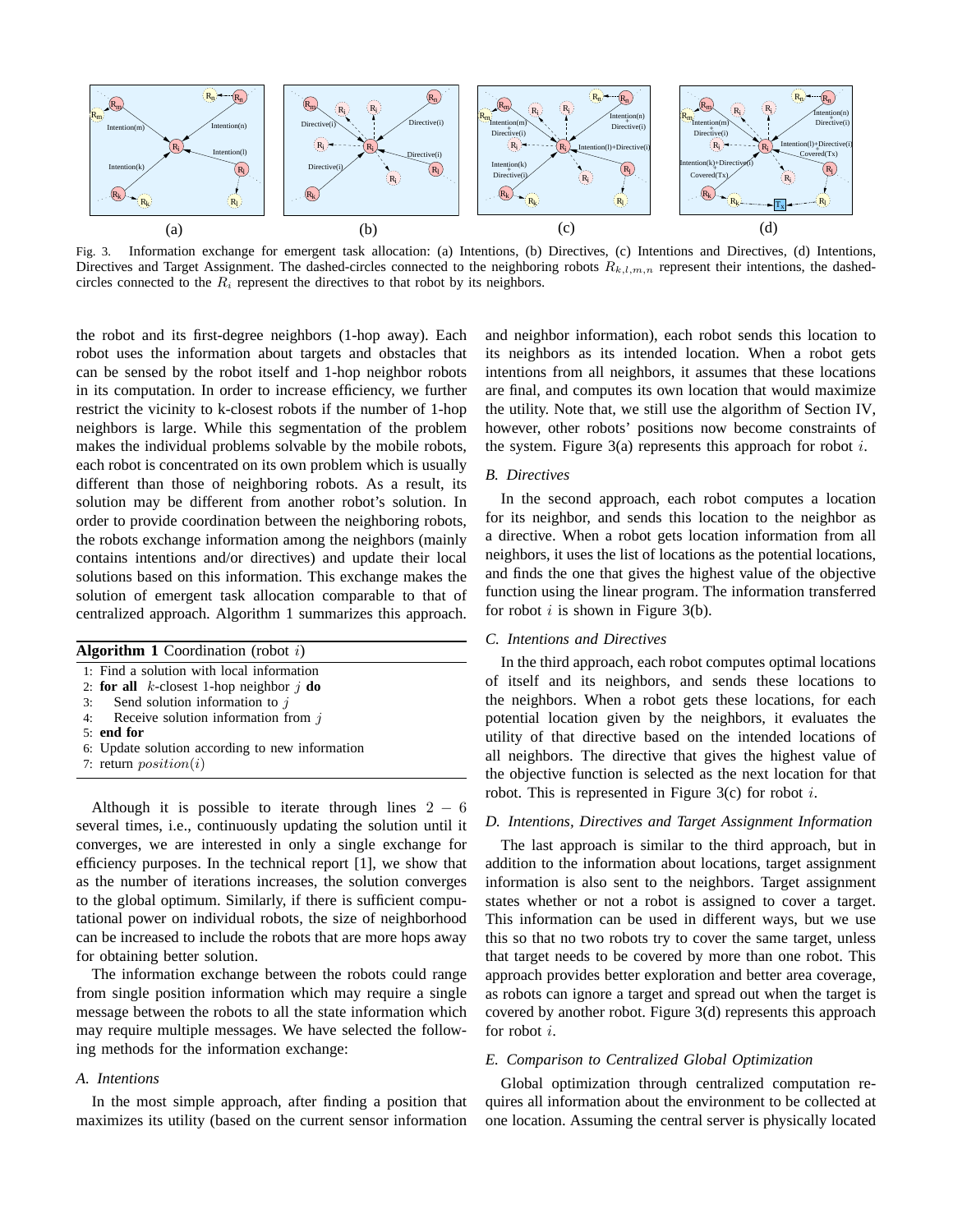in the center of the network and average hop count from other robots to the central server is  $p$ , average message count in the system for one planning phase is  $O(p * n)$ , where *n* is the number of robots. On the other hand, number of messages at the emergent approach is  $k$  for each robot, where  $k$  is the maximum number of neighbors that a robot can have. Total number of messages in the system is  $O(k*n)$  at emergent approach. It should be noted that  $p$  is dependent on the network size, whereas  $k$  is a constant and for practical applications  $p \gg k$ . Average delay for transmitting messages at the global approach is  $O(p)$ , whereas average delay is constant and 1 at emergent approach when each robot communicates to only 1-hop neighbors.

Once all the information is collected at a central location, the linear program can find the global optimal solution if the problem instance is not too big for the processing capability and the memory available. On the other hand, the solution with emergent approach is found using limited information, so the solution may not be optimal. However, as the information is shared among neighbors, the quality of the solution improves and optimal solution can be obtained if information sharing is continued until the system reaches a stable state, which is when all robots find the same solution. The proof showing that these iterations finally converge can be found at [1].

## VI. SIMULATION RESULTS

In our simulations, we want to evaluate how well emergent task allocation (ETA) behaves with respect to centralized global optimization approach (CGO) using mixed integer linear programming. For this purpose we have designed an experimental scenario and run ETA with different information exchange methods and CGO. Next, we will discuss the environment, present the behaviors of individual techniques and compare them. Since our main application is mobile sensors, we are interested in finding how well either technique can cover targets. For this purpose we compared the number of targets covered by each technique as well as the solution times. We also experimented with larger networks of robots and targets on bigger environments to show the scalability of ETA. Simulation results with 20 robots - 10 targets and 30 robots - 15 targets can be found at [1].

## *A. Environment*

The environment is bounded and has size  $12 \times 12$ . There are three rectangular obstacles, which are located at  $\{(0, 4), (5, 6)\}, \{(4, 8), (8, 10)\}\$ and  $\{(8, 2), (10, 6)\}\$  (darkest (dark blue) regions in Figs. 4 and 5). In the environment there are 8 robots which are located at point  $(0, 0)$ , and 6 targets whose locations are unknown initially. The targets follow predefined paths and we assume we can predict their locations for the next timestep, if their locations are known at the current step. Robots are heterogeneous with sensing range and speed differing between 1-2, and communication range 4. Detailed parameters can be found at [1]. All targets except the target  $t_3$  require a single robot for coverage, whereas  $t_3$  requires two robots. Timestep is selected to be 4, so robots arrange themselves according to the environment which they estimate to be in 4 steps. In the experiments, we chose constants at the optimization criterion as  $\alpha > \beta > \gamma > \delta$ . In other words, the linear program optimizes (1) *target coverage*, (2) *communication between robots*, (3) *area coverage* and (4) *exploration* from highest to lowest priority, respectively.

## *B. Centralized Global Optimization (CGO)*

We show a sample execution of our program to highlight the properties of the solution. Robots start exploring the environment by moving out of the region they explored when they were all at  $(0, 0)$ . The initial explored region is the rectangle  $\{(0,0), (1, 1)\}\)$  because the robot with highest sensing range can sense a region of radius 2.

Since there are no targets detected yet, and the communication constraints are satisfied, the robots try to cover as much area as possible while obeying the movement constraints. The new environment is shown in Fig. 4(a) where blue (darker) areas indicate explored regions. Exploration reveals targets  $t_1$ and  $t_2$ , and predicts their positions to be  $(0, 4)$  and  $(2, 2)$ , respectively. Optimal allocation is shown in Fig. 4(b). Robots  $r<sub>6</sub>$  and  $r<sub>8</sub>$  cover targets, and other robots continue exploration while staying within the communication range. Next, target  $t_3$  is found, which requires two robots to be covered. Robots  $r_2$ ,  $r_3$  and  $r_7$  continue exploration and  $r_6$  works as the communication bridge while remaining robots are assigned to the targets. Distribution of robots is shown in Fig. 4(c). Two other targets,  $t_4$  and  $t_5$  are discovered at the next step. Moreover, targets  $t_1$  and  $t_2$  move faster than their controller robots,  $r_1$  and  $r<sub>4</sub>$ , which cannot catch them. However, global optimization finds a solution to this problem by assigning the covering task to other robots that can reach the targets (Fig. 4(d)). Target  $t_6$ is discovered at the next step. At this time, it is not possible to cover all the targets while keeping the communication between all robots. Since target coverage is given more importance, robots are distributed into two independent groups. Robots  $r_3$ and  $r<sub>5</sub>$  form one team, while others form the other team. Each team has communication in itself, but cannot reach to the other team. An optimal solution is found and applied for each team. Fig. 4(e) represents result of two optimal solutions. Targets  $t_1$  and  $t_5$  leave the environment at the next step. Team of robots  $r_3$  and  $r_5$  has one target to follow, so while one robot follows target, the other robot, in this case  $r_3$ , which is the faster robot, continues exploration. The other team covers all targets, and provides communication in itself. Fig. 4(f) shows the final state of the environment which is totally explored.

Our experiment shows that we can successfully assign tasks to the robots. We can successfully cover individual targets, keep communication distance as long as possible, provide maximum area coverage and explore the environment.

## *C. Emergent Task Allocation*

In this section, we present the performance of the distributed emergent approach under the same scenario. We have run emergent approach for each information exchange method described in Section V with k-closest neighbors where  $k = 4$ .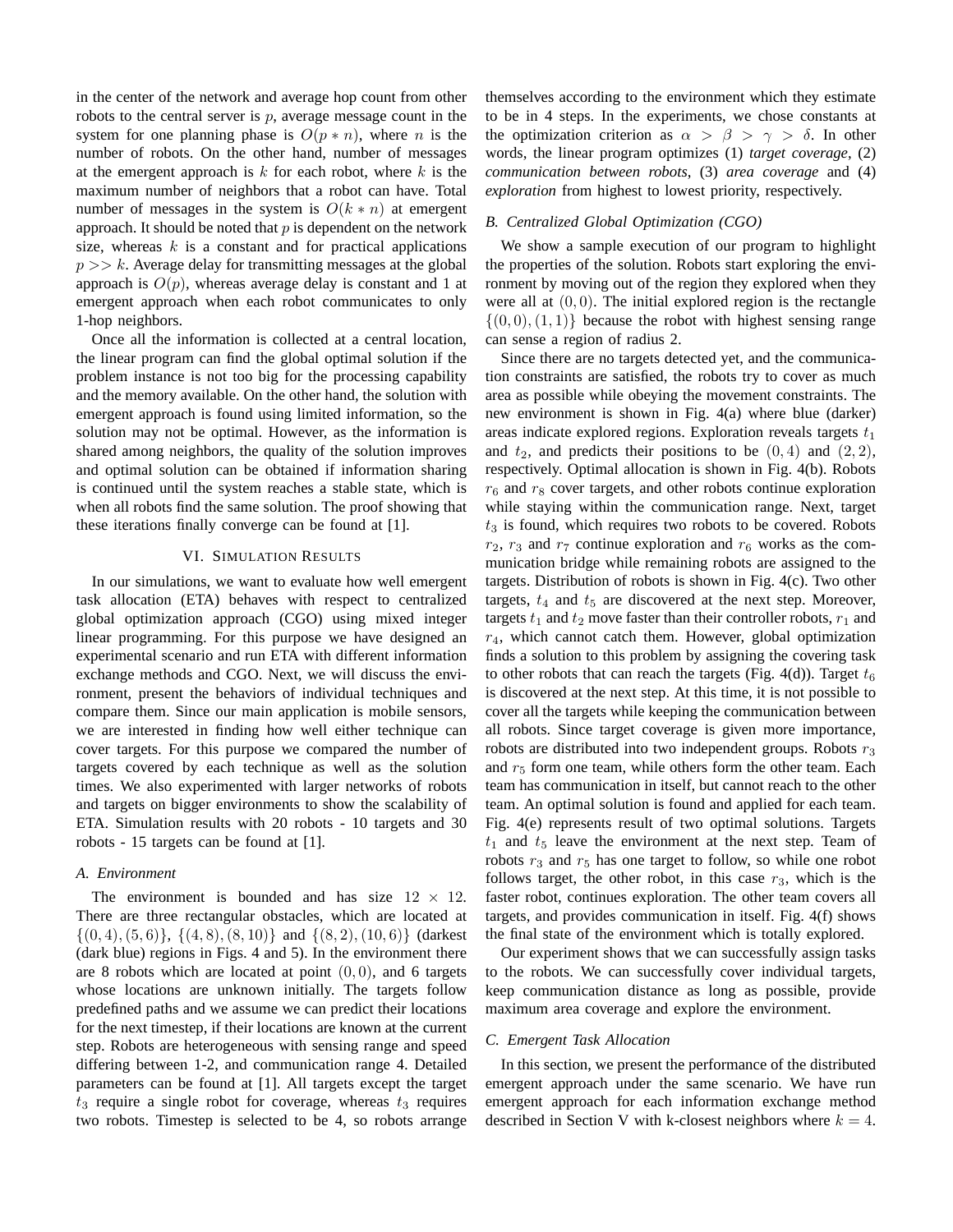

Fig. 4. Sample execution of the Centralized Global Optimization. Robots are represented as circles, and targets are represented as squares. Dark blue (darkest) regions are obstacles, blue (darker) regions are explored regions, and gray (light gray) regions are unexplored regions.

Table I presents running times for each method. It can be seen that there is no significant difference in computation times among ETA methods. On the other hand, as the amount of shared information increase, the performance of ETA increases (see Table II which shows the number of targets covered at each time step). We obtain the worst performance if we just utilize "Intentions", i.e., the least number of targets is covered. The performance of the "Directives" and "Intentions and Directives" are similar and both are better than "Intentions" which suggests that "Directives" are more important. However, both fail to capture all targets. This is because no target information is shared among neighbors, so multiple robots can assign themselves to the same target independently. Finally when the target information is distributed, we obtain the best performance with "Intentions, Directives and Target

TABLE I AVERAGE, MAXIMUM AND MINIMUM EXECUTION TIMES PER ROBOT FOR EACH METHOD

|                    | avg. time        | max. time       | min. time       |  |  |
|--------------------|------------------|-----------------|-----------------|--|--|
| $ETA$ w/ Int.      | 4 s              | 11 <sub>s</sub> | $<1$ s          |  |  |
| ETA w/Dir.         | 7 s              | 15 <sub>s</sub> | $<1$ s          |  |  |
| ETA w/ Int.Dir.    | 7 s              | 16 <sub>s</sub> | $<1$ s          |  |  |
| ETA w/ Int.Dir.Tgt | 5 s              | 16 <sub>s</sub> | $<1$ s          |  |  |
| CGO                | $36 \text{ min}$ | $120$ min       | $9 \text{ min}$ |  |  |

TABLE II RATIO OF TARGETS COVERED BY ROBOTS FOR EACH METHOD

| steps             |     | $\overline{2}$ | 3   |     | 5   |
|-------------------|-----|----------------|-----|-----|-----|
| $ETA$ w/Int.      | 2/2 | 2/3            | 2/5 | 2/6 | 2/4 |
| ETA w/Dir.        | 2/2 | 3/3            | 3/5 | 4/6 | 2/4 |
| ETA w/Int.Dir.    | 2/2 | 3/3            | 3/5 | 4/6 | 2/4 |
| ETA w/Int.Dir.Tgt | 2/2 | 3/3            | 5/5 | 6/6 | 4/4 |
| CGO               | 2/2 | 3/3            | 5/5 | 6/6 | 4/4 |

Assignment" where ETA can cover all the targets. Figures 5 (a) to (f) shows the behavior of ETA in this case. We also run ETA on larger environments and networks to measure the scalability of this approach [1]. These experiments show that the quality of the solution is satisfactory also in large networks, and execution time per robot stays constant irrespective of the network size.

Please remember that we chose to exchange information among neighbors only once for each planning phase because of the time limitations of real world applications. However, each update increases the performance and if updates are continued until the system reaches a stable state, the final state will be closer to the global optimal solution.

## *D. Comparison of CGO and ETA*

As it is seen at Table II, the performance of ETA with "Intentions, Directives and Target Assignment" is similar to CGO. On the other hand, ETA is 400 times faster than CGO (Table I). This shows the main drawback of CGO which is the infeasible computation time as the number of robots and targets increase (e.g., when the number of robots is 8 and number of targets is 6, the execution time can reach 2 hours).

## VII. CONCLUSIONS

We have presented an emergent task allocation method to solve the task allocation problem of multiple heterogeneous robots for detecting and controlling multiple regions of interest in an unknown environment under defined constraints. We compared our results to a mixed integer linear programming approach which finds the global optimal solution for the given state of the robots, targets and environment. Emergent approach guarantees that each robot in the system computes a limited sized problem, no matter what the number of robots